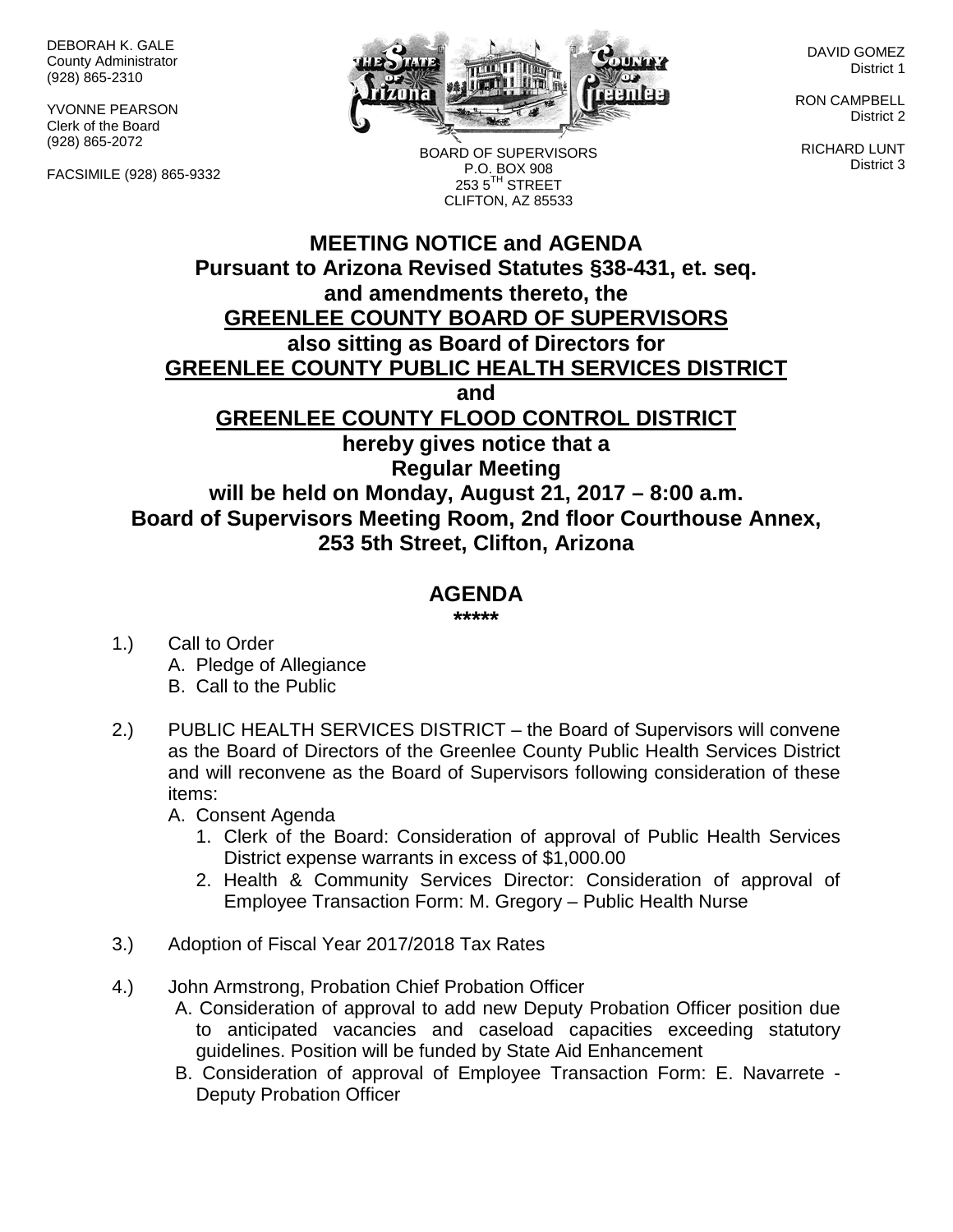Board of Supervisors Agenda August 21, 2017 Page **2** of **3**

- 5.) Phil Ronnerud, County Engineer A. South Annex Update
- 6.) Kay Gale, County Administrator
	- A. County and State budget and legislative issues
	- B. Calendar of Events
	- C. Governor Doug Ducey Visit
	- D. Corporation Commissioner Andy Tobin Visit
	- E. Mexican Wolf Recovery Plan Comments
- 7.) Consent Agenda
	- A. Clerk of the Board: Consideration of approval of expense warrants in excess of \$1,000.00 – Voucher 1010; 1097
	- B. Chief Finance Officer: Consideration of approval of General Fund Loans in the amount of \$2,328.89 to be reimbursed upon receipt of funds: Fund 146 - \$261.61; Fund 167 - \$248.56
	- C. IT Manager: Consideration of approval of addition of County annual maintenance services of Stanley Convergent Security Solutions equipment for the South Annex Facility in the amount of \$6,146.04" to be paid with budgeted general funds
	- D. County Sheriff: Consideration of approval of Employee Transaction Form: C. Bundy – PT Temporary Jail Cook
	- E. Clerk of the Board: Consideration of approval of the Governmental Equipment Lease-Purchase Agreement with Caterpillar Financial Services Corporation for the purchase of one (1) new 140M3 Caterpillar Motor Grader in the amount of \$178,290.00; one (1) new 930M Caterpillar Wheel Loader in the amount of \$128,691.00 to be paid in 60 monthly payments with budgeted Debt Service funds
	- F. Public Works Manager Facilities: Consideration of approval of Employee Transaction Form: B. Galvin – PT Landfill Attendant
	- G. Chief Probation Officer: Consideration of approval of Employee Transaction Form: V. Mendez – Deputy Probation Officer
	- H. County Attorney: Consideration of approval of Employee Transaction Form: S. Ross
- 8.) Supervisor Reports

Supervisor Ron Campbell A. Greenlee Cattle Growers Meeting

Supervisor Richard Lunt

- A. Gila Watershed Partnership Meeting
- B. Natural Resource Reporting Group Meeting